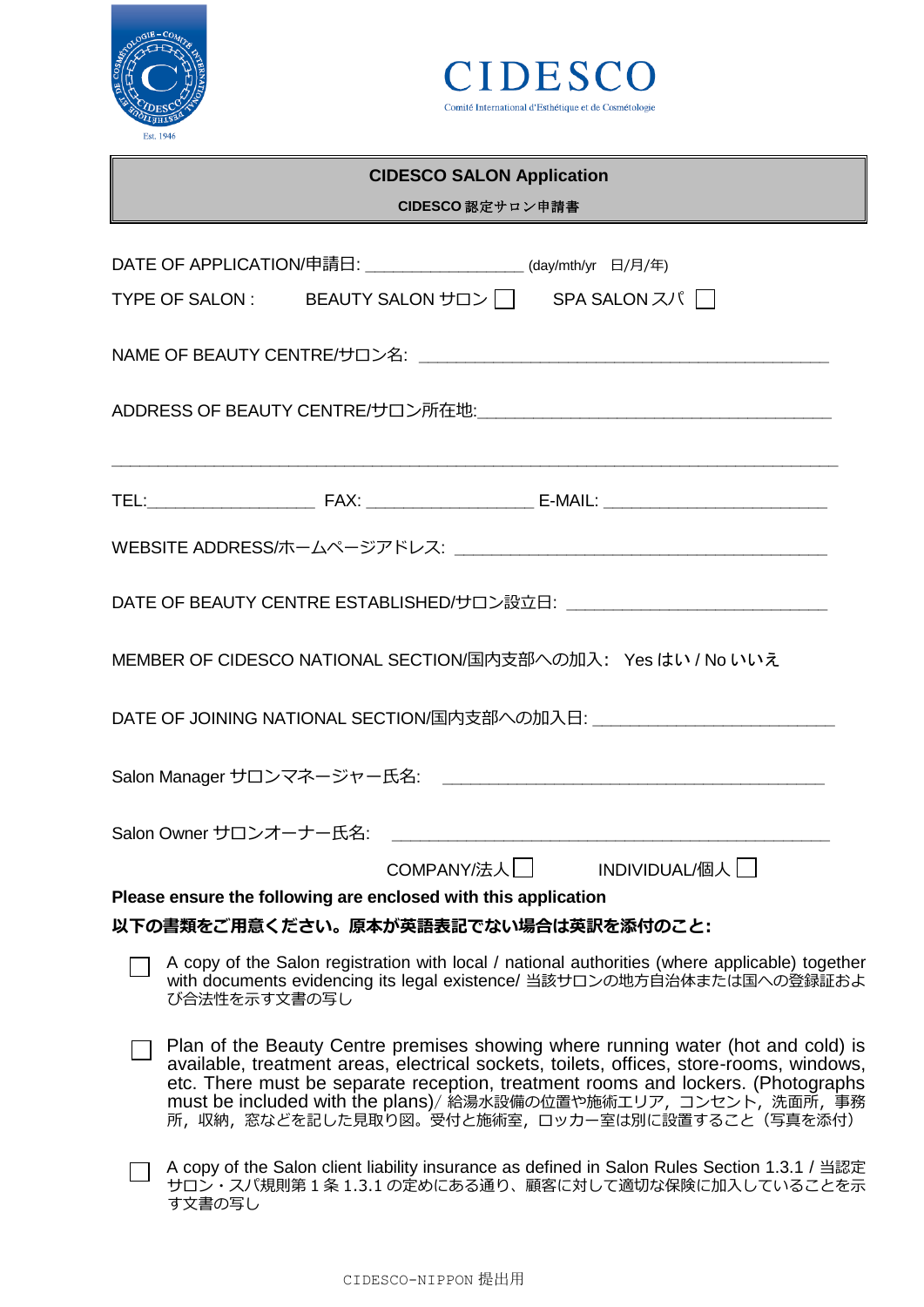



## **CIDESCO SALON Application CIDESCO 認定サロン申請書**

| Inspector<br>Use<br>視察官使用欄 | <b>TREATMENT FURNITURE AND EQUIPMENT</b><br>施術用備品および機器  |            |                |  |  |
|----------------------------|---------------------------------------------------------|------------|----------------|--|--|
|                            |                                                         | Quantity/量 | Remarks/<br>備考 |  |  |
|                            | Couches カウチ                                             |            |                |  |  |
|                            | Facial chairs (フェイシャル用イス)                               |            |                |  |  |
|                            | Stools (スツール)                                           |            |                |  |  |
|                            | Trolleys (ワゴン)                                          |            |                |  |  |
|                            | Magnifying lamp/ 蛍光拡大鏡                                  |            |                |  |  |
|                            | Autoclave or equivalent heat method of                  |            |                |  |  |
|                            | sterilization/オートクレーブまたは同等の加熱滅菌器                        |            |                |  |  |
|                            | Washroom and Toilet facilities / 洗面所設備                  |            |                |  |  |
|                            | Showers/シャワー                                            |            |                |  |  |
| Inspector<br>Use<br>視察官使用欄 | ELECTRICAL Equipment 電気機器                               |            |                |  |  |
|                            |                                                         | Quantity/量 | Remarks/<br>備考 |  |  |
|                            | Autoclave or equivalent heat method of                  |            |                |  |  |
|                            | sterilization/オートクレーブまたは同等の加熱滅菌器                        |            |                |  |  |
|                            | Vaporizer (steam) スチーマー                                 |            |                |  |  |
|                            | Wax Heaters (strip or hot wax)ワックスヒーター                  |            |                |  |  |
|                            | High Frequency unit 高周波機器                               |            |                |  |  |
|                            | Facial and body galvanic/ フェイシャルおよびボデ<br>イ用ガルバニック機器     |            |                |  |  |
|                            | EMS Faradic type face and/or body/フェイシャ<br>ルおよびボディ用 EMS |            |                |  |  |
|                            | Vacuum suction units (for face and body)/ +7            |            |                |  |  |
|                            | ション〔真空吸引〕機器(フェイシャルとボディ用)                                |            |                |  |  |
|                            | Mechanical massagers / マッサージ機器                          |            |                |  |  |
|                            | Interferential current unit/ 干渉電流機器                     |            |                |  |  |
|                            | Micro-current/ マイクロカレント                                 |            |                |  |  |
|                            | IPL, laser/ IPL, レーザー                                   |            |                |  |  |
|                            | Ultrasound/超音波                                          |            |                |  |  |
|                            | Micro-dermabrasion/ マイクロダーマブレーション                       |            |                |  |  |
|                            | Endermology/ エンダモロジー                                    |            |                |  |  |
|                            | Electrical Epilation units/ 電気脱毛機器                      |            |                |  |  |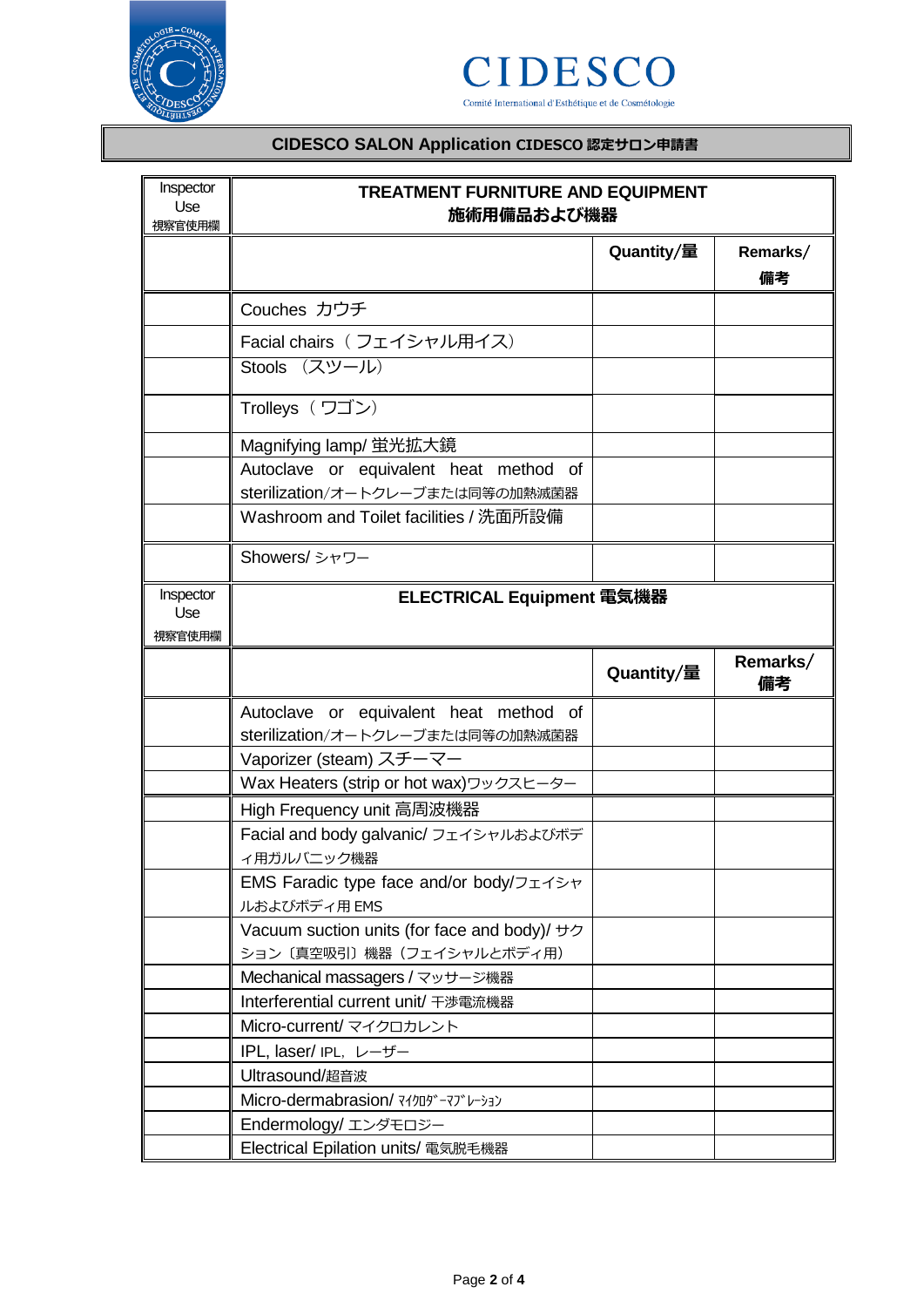



## **CIDESCO SALON Application CIDESCO 認定サロン申請書**

### **DETAILS OF STAFF AND THEIR QUALIFICATIONS/ 従業員の詳細および資格**

| Name of Owner/s/ 経営者氏名                                                                                                                                                                                        |  |
|---------------------------------------------------------------------------------------------------------------------------------------------------------------------------------------------------------------|--|
| Employed since/ 雇用開始日                                                                                                                                                                                         |  |
| <u> 1989 - Andrea Station Barbara, amerikan basal di sebagai personal di sebagai personal di sebagai personal di</u><br>Qualifications / 資格                                                                   |  |
| CIDESCO diploma (date & number) / CIDESCO ディプロマ (取得年月日および番号)                                                                                                                                                  |  |
| (Inspector use 視察官使用欄                                                                                                                                                                                         |  |
| Name of person responsible for management /運営責任者氏名<br><br><u> </u>                                                                                                                                            |  |
| Employed since/ 雇用開始日                                                                                                                                                                                         |  |
|                                                                                                                                                                                                               |  |
| <u> 1989 - Johann Stein, marwolaethau a bhann an t-Amhain Aonaichte ann an 1980.</u><br>Qualifications / 資格<br>CIDESCO diploma (date & number) / CIDESCO ディプロマ (取得年月日および番号)                                   |  |
| (Inspector use 視察官使用欄                                                                                                                                                                                         |  |
| Additional Staff/ その他の従業員:<br>Name of Employee/ 氏名                                                                                                                                                            |  |
| Employed since/ 雇用開始日                                                                                                                                                                                         |  |
| <u> 1989 - Johann Stoff, deutscher Stoffen und der Stoffen und der Stoffen und der Stoffen und der Stoffen und der</u><br>Qualifications / 資格<br>CIDESCO diploma (date & number) / CIDESCO ディプロマ (取得年月日および番号) |  |
| (Inspector use 視察官使用欄                                                                                                                                                                                         |  |
| Employed since/ 雇用開始日<br>Number of hours employed per week/ 1週間の実働時間数<br><u> 1989 - Johann Stoff, fransk politik (d. 1989)</u><br>Specialized in / 担当技術                                                       |  |
| Qualifications / 資格<br>CIDESCO diploma (date & number) / CIDESCO ディプロマ (取得年月日および番号)                                                                                                                           |  |
| (Inspector use 視察官使用欄                                                                                                                                                                                         |  |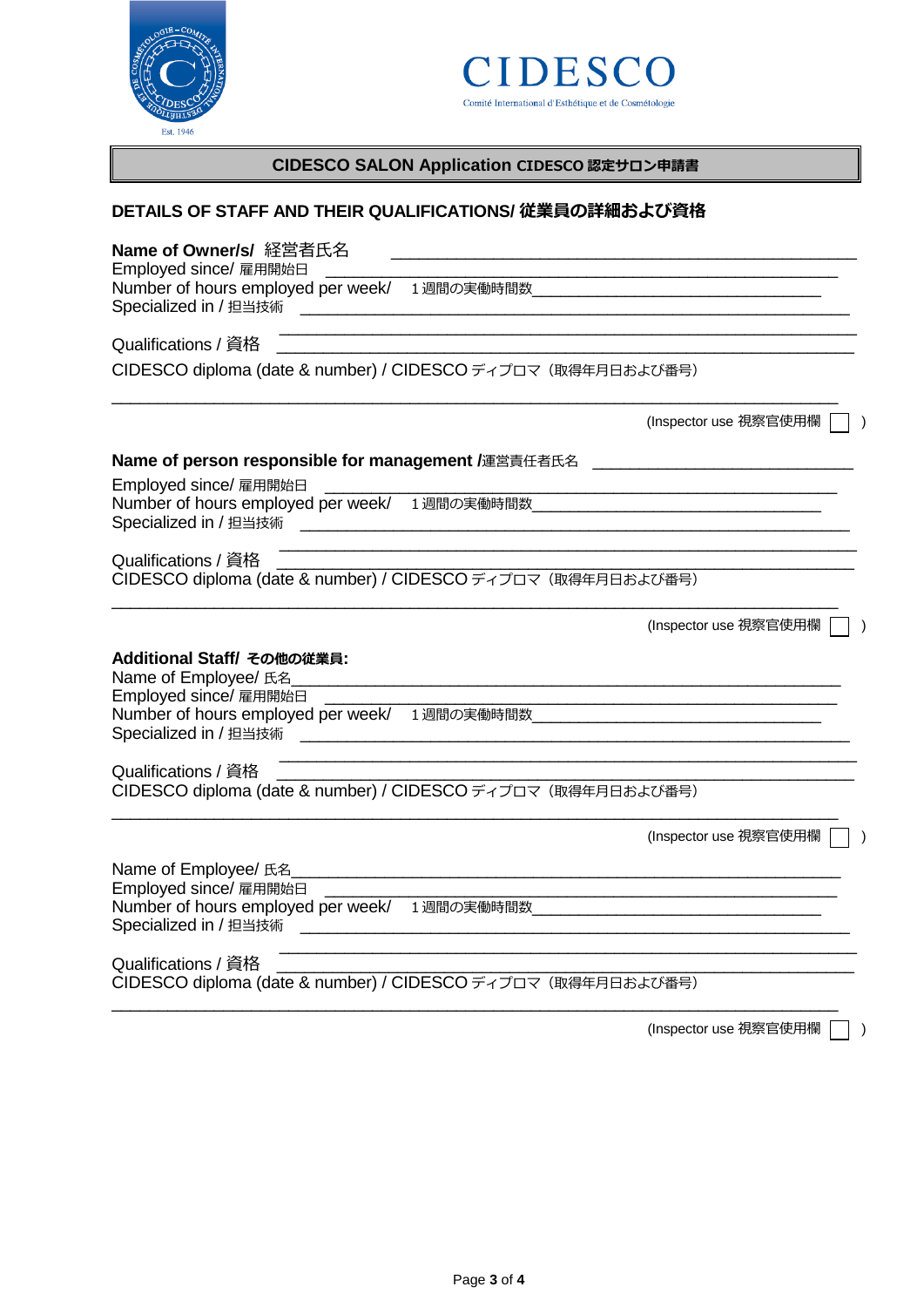



#### **CIDESCO SALON Application CIDESCO 認定サロン申請書**

**I agree to abide by the Rules and Regulations for CIDESCO Accredited Beauty and / or Spa Salon, and by the CIDESCO Trade Mark Rules and by the CIDESCO Code of Ethics.** ここに CIDESCO 認定サロン・スパ規則、商標規定および倫理規定を遵守することに同意いたします。

**We the Salon agree to abide by National/local Occupational Health and Safety** ここに国・地方の労働安全衛生法を遵守することに同意いたします。

**We the Salon maintain appropriate insurance for its premises and facilities and clients.** 店舗および設備、顧客に対して適切な保険を掛けています。

Signature of Owner/ 経営者署名:

Please print / ブロック体による表記

Date/日付:  $\frac{1}{2}$  (day/mth/yr  $\frac{1}{2}$  /  $\frac{1}{2}$ )